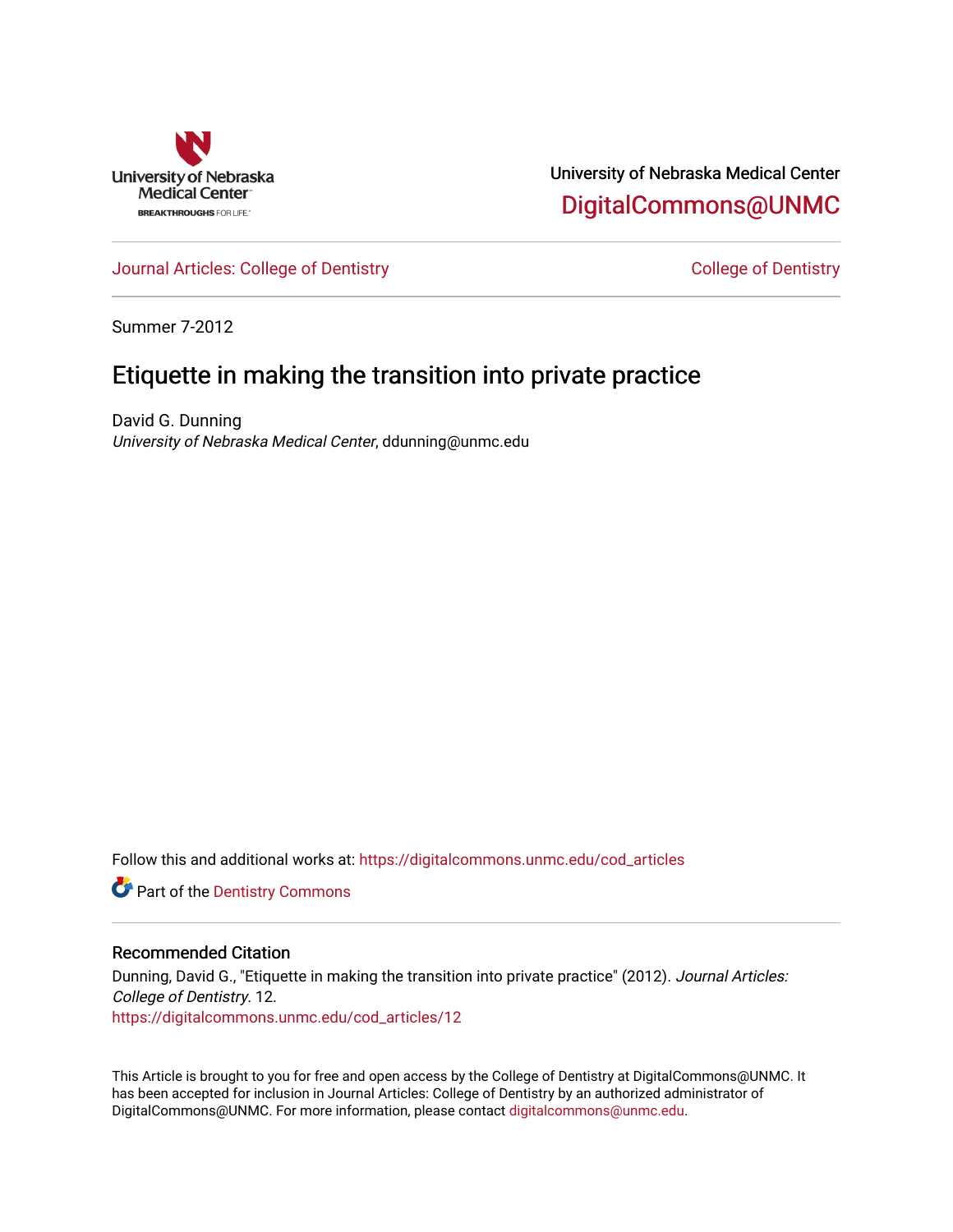## **EDITORIAL**

# **Etiquette in making the transition into private practice**



This editorial provides some practical tips for students and others about what to do and not to do as they engage in the process to locate an associateship position in a dental practice or the process of purchasing a practice. Admittedly, there are many VERY important numbers necessary to obtain as part of due diligence, most of which have recommended parameters—number of patients of record, salary considerations, specific practice financial data, and so on. This essay, however, focuses instead on practical "do's" and "don'ts" of more of a social, interpersonal nature.

Students and others making the transition into private practice as dentists often have some sense of ambiguity and angst about how to approach this process. Beyond detailed due diligence targeted at a variety of specifics about associateships, practice valuation, practice purchase and financing a practice, there is the interpersonal side of the equation. This largely social dimension essentially relates to etiquette, a French word meaning "prescribed behavior"—originally thought to refer to "cards printed with instructions for how to behave at court . . . and/or from behavior instructions written on a soldier's billet for lodgings.[1]

Over the years and after some very pleasant and somewhat cantankerous experiences in helping students transition into private practice, I developed some recommended points of etiquette. The list of "Dos" and "Don'ts" listed in Table 1 is intended as prescribed behavior to enliven, at least in part, general ethical principles advanced by the American Dental Association: patient autonomy, non-maleficence (do no harm), beneficence (act to the benefit of others), justice and veracity.<sup>[2]</sup> Please note that this list of "Dos" and "Don'ts" is not exhaustive—that is, no doubt there are many other pointers left unstated. I have, however, found this list to be helpful. Additional comments are warranted on several of the key "Dos" and "Don'ts".

Jul-Sep 2012 / Vol 3 | Issue 3 **Dental Hypotheses** 87

#### **The "Do" List**

At the top of the "Do" list is to focus on the compatibility of "soft" issues—personalities and practice philosophies which research and common sense inform us can create conflicts and possibly side-line working relationships.[3] Students may be tempted to "get into the numbers" before addressing what is arguably the most important question, "Can we get along?" Breaches of confidentiality discovered by the practice owner will certainly sour what might have otherwise been an enduring working relationship.

One of the most difficult etiquette questions centers around how much detail to get into at what point, especially relating to practice performance indicators (number of patients, annual revenue, overhead percentages, and so forth). There is no firm answer for this quandary, but certainly early in discussions is too early, generally speaking. The best solution: pursue depth as the relationship develops and discussions continue.

People don't like to be "played" against each other, and so pursuing one meaningful, actual employment or purchase situation at a time is usually the best approach.

Students and others entering private practice would be well served by determining ahead of time what their "non-negotiable" may be—for example, a minimum salary to meet their financial needs. Some items in an employment situation may be negotiable—moving expenses being a case in point.

I have witnessed numerous practice transitions get off track because of the influence of family members, especially those who are unfamiliar with the particulars of dental employment arrangements and practice valuations and purchase processes. So, it may be good to have spouses and, if involved, parents read reputable materials on the business aspects of dental practice. A few of these are listed in the references.<sup>[4-9]</sup>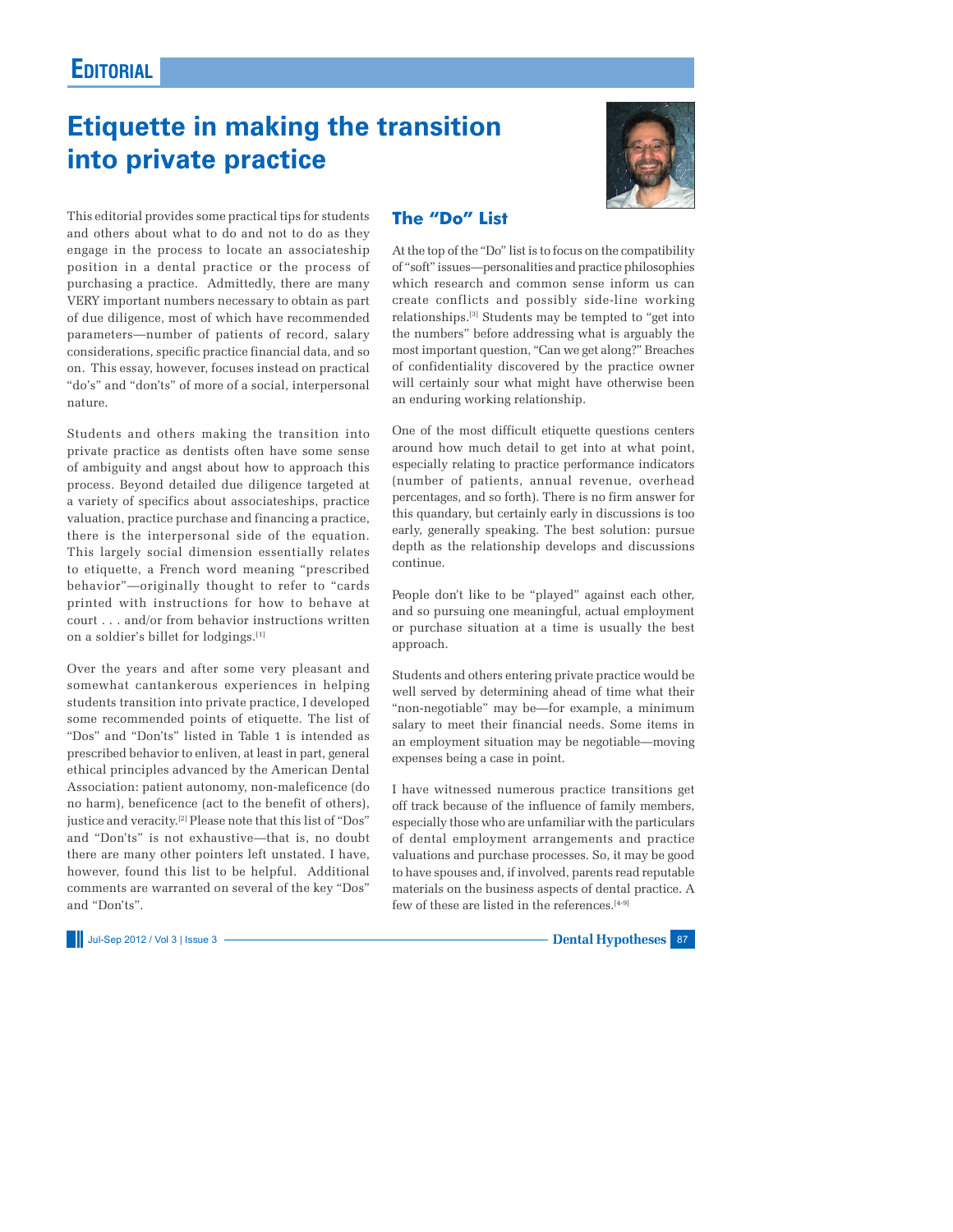| Table 1: Do's and Don'ts in making the transition into private practice |                                                                                                                                                                                                                                                                                                                                 |  |
|-------------------------------------------------------------------------|---------------------------------------------------------------------------------------------------------------------------------------------------------------------------------------------------------------------------------------------------------------------------------------------------------------------------------|--|
| Do:                                                                     |                                                                                                                                                                                                                                                                                                                                 |  |
| ٠                                                                       | Focus initial discussions on compatibility of personalities and philosophies of practice, not on numbers about salary/compensation or<br>practice performance indicators.                                                                                                                                                       |  |
| $\bullet$                                                               | Use open-ended questions, listen, and allow time for the owner to talk. For Example, "Ideally, how would you describe your practice<br>5 years from now?", "Tell me about your philosophy of practice of staff management/teamwork?", "How would you describe an ideal<br>associate in your practice?"                          |  |
| $\bullet$                                                               | Keep information confidential as agreed upon with the practice/dentist/organization with whom you are negotiating. You will likely need<br>feedback from an accountant, an attorney, faculty and/or other advisors. Make sure that this is acceptable with the practice/dentist/<br>organization with whom you are negotiating. |  |
| $\bullet$                                                               | Prioritize your possible options before getting into the details of each opportunity. In other words, pursue the details in proportion to your<br>interest in the opportunity.                                                                                                                                                  |  |
| ٠                                                                       | Negotiate primarily for one practice opportunity at a time after initial screening of options.                                                                                                                                                                                                                                  |  |
| $\bullet$                                                               | Find out as much about the community, county, state as you can before getting into details of each opportunity. <sup>[10]</sup>                                                                                                                                                                                                 |  |
| ٠                                                                       | Inform practitioners in a timely manner of your continued interest in an opportunity or lack thereof.                                                                                                                                                                                                                           |  |
| $\bullet$                                                               | Request over time for the information needed to make an informed decision.                                                                                                                                                                                                                                                      |  |
| ٠                                                                       | Remain cordial and calm; maintain a business focus.                                                                                                                                                                                                                                                                             |  |
| ٠                                                                       | Negotiate; if you don't ask, you may not get what you want.                                                                                                                                                                                                                                                                     |  |
|                                                                         | • Thank and provide feedback to those who provide you with referral opportunities.                                                                                                                                                                                                                                              |  |
| ٠                                                                       | Monitor the involvement of your family members and the family members of the owner/employer. Extended family members may create<br>unreasonable barriers in reaching an agreement.                                                                                                                                              |  |
|                                                                         | • Watch how you are treated because this may be predictive of the future.                                                                                                                                                                                                                                                       |  |
| ٠                                                                       | Be clear about your short-term and long-term intentions and plans.                                                                                                                                                                                                                                                              |  |
|                                                                         | Don't:                                                                                                                                                                                                                                                                                                                          |  |
| ٠                                                                       | Play people/opportunities against each other, particularly practices/dentists in the same city/county/area.<br>Gossip.                                                                                                                                                                                                          |  |

- Share practice-specific information with others unless you have clear permission to do so.
- "Burn bridges" with potential colleagues/peers.
- Break a business deal over comparatively small issues: 15 days for vacation instead of 10 days; a difference in salary of \$5,000 \$10,000/ year; paying \$10,000 (or perhaps even \$50,000 or more!) for the practice than you think it is worth **IF** it is a good practice in a town/city in which you want to live/practice. This assumes you have already negotiated reasonable terms and provisions for a transition.
- Be surprised by or pass judgment on elderly dentists whose patients may have untreated periodontal troubles, untreated caries, or whose practice may have outdated infection control or little or no modern technology.

If the person or practice with whom a student is negotiating fails to provide promised information in a timely manner, this delay often portends ongoing problems in future negotiations. So, if a time-sensitive and promised contract is two months late even after repeated requests for the contract, additional issues often arise that may preclude an agreement ever being signed. If delays typify ongoing discussions, students may want to consider other opportunities.

Students should clearly communicate their intentions and plans with the business owner, both for the next year or two and the next five years. If a student is looking only for a "job" rather than a long-term career, it is imperative that the business owner understand the plans. On the other hand, assuming positive process, if the student hopes to eventually buy-into or buy the practice, then that should also be discussed.

#### **The "Don't" List**

What about the "don'ts"? Some of these are, of course, the opposite of the "dos". Gossip should be avoided as should be sharing practice-specific information with others. Permission to share practice financial data with advisors

88 **Dental Hypotheses**  $\longrightarrow$  Jul-Sep 2012 / Vol 3 | Issue 3 |

should be secured from the business owner prior to being given to any advisor—whether the advisor is a family member, a consultant, an accountant, or an attorney.

I have seen several potentially very favorable businesses "deals" fail to get finalized because of relatively minor issues. At times, students and others need to be reminded about their career goals and long-term interests, to gain perspective without getting side-tracked on one particular issue. For example, if the practice has great growth potential, is located where a student wants to practice and in a community where the student wants to raise a family, then paying \$20,000 more for the practice than the student (or his/her advisor) thinks it is worth may be the best long-term decision the student will ever make.

Students occasionally see dental practices with dentists who have not kept pace with modern technology—for example, no computer system. Or, a practice may have patients who may have undiagnosed or untreated periodontal disease. It is important for students not to criticize the owner in these situations. Necessary technological upgrades can be done later and the treatment deemed appropriate can be provided once the new owner begins practicing.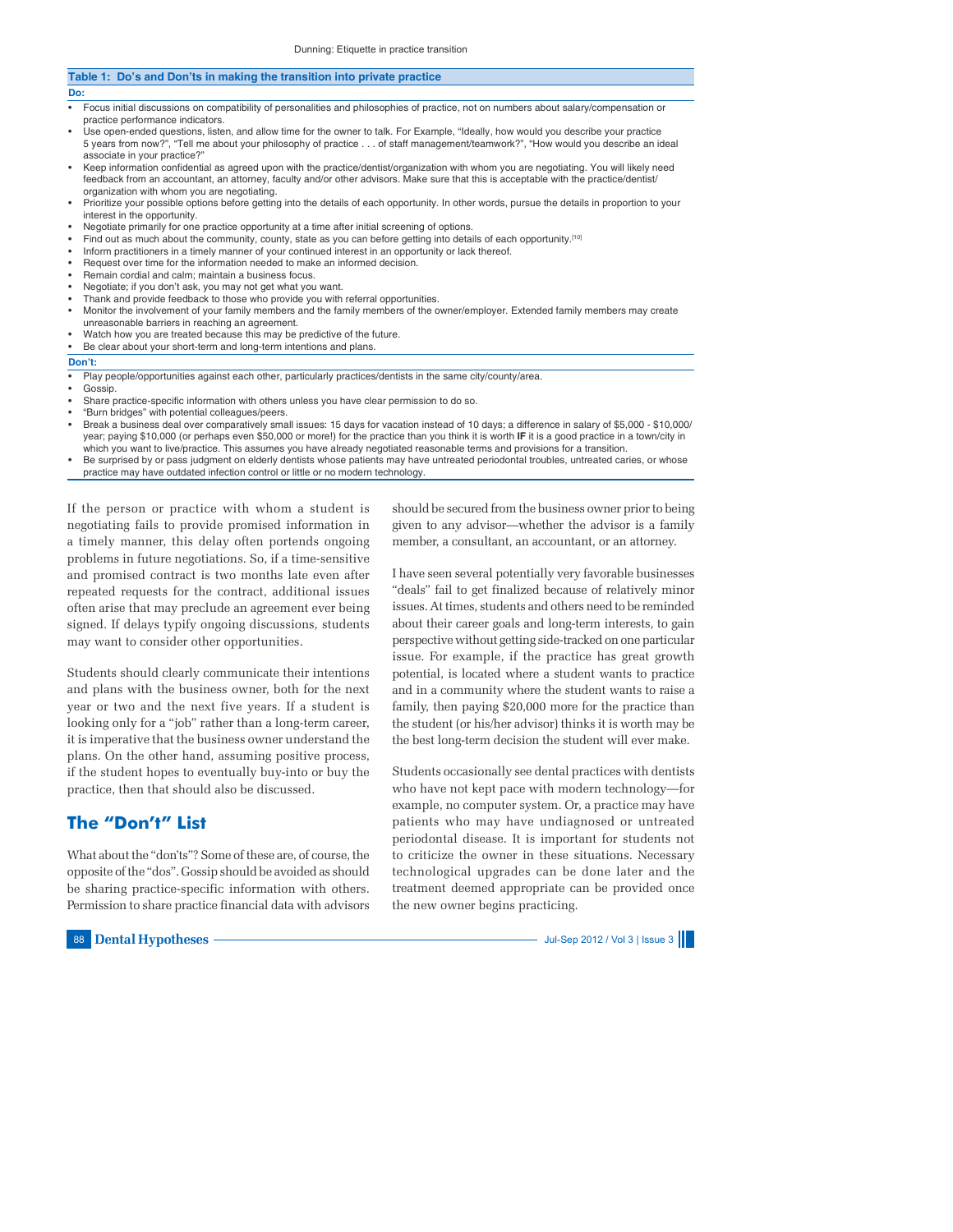#### **Conclusion**

Following the list of "do's" and "don'ts" certainly will not guarantee a smooth and successfully negotiated associateship contract or practice purchase. However, the recommendations should provide a foundation for pursuing practice opportunities.

### **Acknowledgements**

The author is thankful for having the opportunity to assist many students over the years and for the excellent practice management instruction provided by superb guest speakers/ experts in the areas of associateships and practice valuation/ purchase: Drs. Eugene Heller, Robert Madden, Art Croft, Ross Crist, Steve Wolff and Ms. Judy Jennings.

#### **David G. Dunning**

Department of Oral Biology, University of Nebraska Medical Center, College of Dentistry, Lincoln, U.S.A.

Corresponding Author: David G. Dunning,

Department of Oral Biology, University of Nebraska Medical Center, College of Den Gstry, 40<sup>th</sup> and Holdrege Streets, Lincoln, Nebraska, U.S.A. E-mail: ddunning@unmc.edu

#### **References**

- 1. Available from: http://www.etymonline.com/index.php?term= etiquette. [Last accessed on 2012 Aug 16.
- 2. Available from: http://www.ada.org/688.aspx. [Last accessed

on 2012 Aug 16.

- 3. Halley MC, Lalumandier FA, Walker JD, Houston JH. A regional study of dentists' preferences for hiring a dental associate. J Am Dent Assoc 2008;139:973-9.
- 4. Dunning DG, Lange BM, editors. Dental Practice Transition: A Practical Guide to Management. Hoboken, New Jersey: Wiley-Blackwell; 2008. p. 10-5.
- 5. American Dental Association, Transitions: Nativating Sales, Associateships & Partnerships in Your Dental Practice. Hill R, editor. Chicago, IL: American Dental Association; 2008. p. 27-30.
- 6. American Dental Association, Valuing a Practice: A Guide for Dentists. In: Domer LR, Berning R, editors. Chicago, IL: American Dental Association: 2006.
- 7. American Dental Assocation, Associateships: A Guide for Owners and Prospective Associates. Berning R, Domer LR, editors. Chicago, IL: American Dental Association: 2005.
- Hindley LN III, editor. Getting Down to Business: Success in Each Stage of Your Dental Career. Arkansas City, KS: Central Plains Book; 2009.
- 9. Logan EM. Dentistry's Business Secrets: Proven Growth Strategies for Your New or Existing Practice. Bloomington, IN: Author House; 2011.
- 10. Available from: http://www.city-data.com is one useful website for cities and towns in the United States. [Last accessed 2012 Aug 20.



Announcement

iPhone App Download iPhone, iPad application

A free application to browse and search the journal's content is now available for iPhone/iPad. The application provides "Table of Contents" of the latest issues, which are stored on the device for future offline browsing. Internet connection is required to access the back issues and search facility. The application is Compatible with iPhone, iPod touch, and iPad and Requires iOS 3.1 or later. The application can be downloaded from http://itunes.apple.com/us/app/medknow-journals/ id458064375?ls= 1&mt= 8. For suggestions and comments do write back to us.